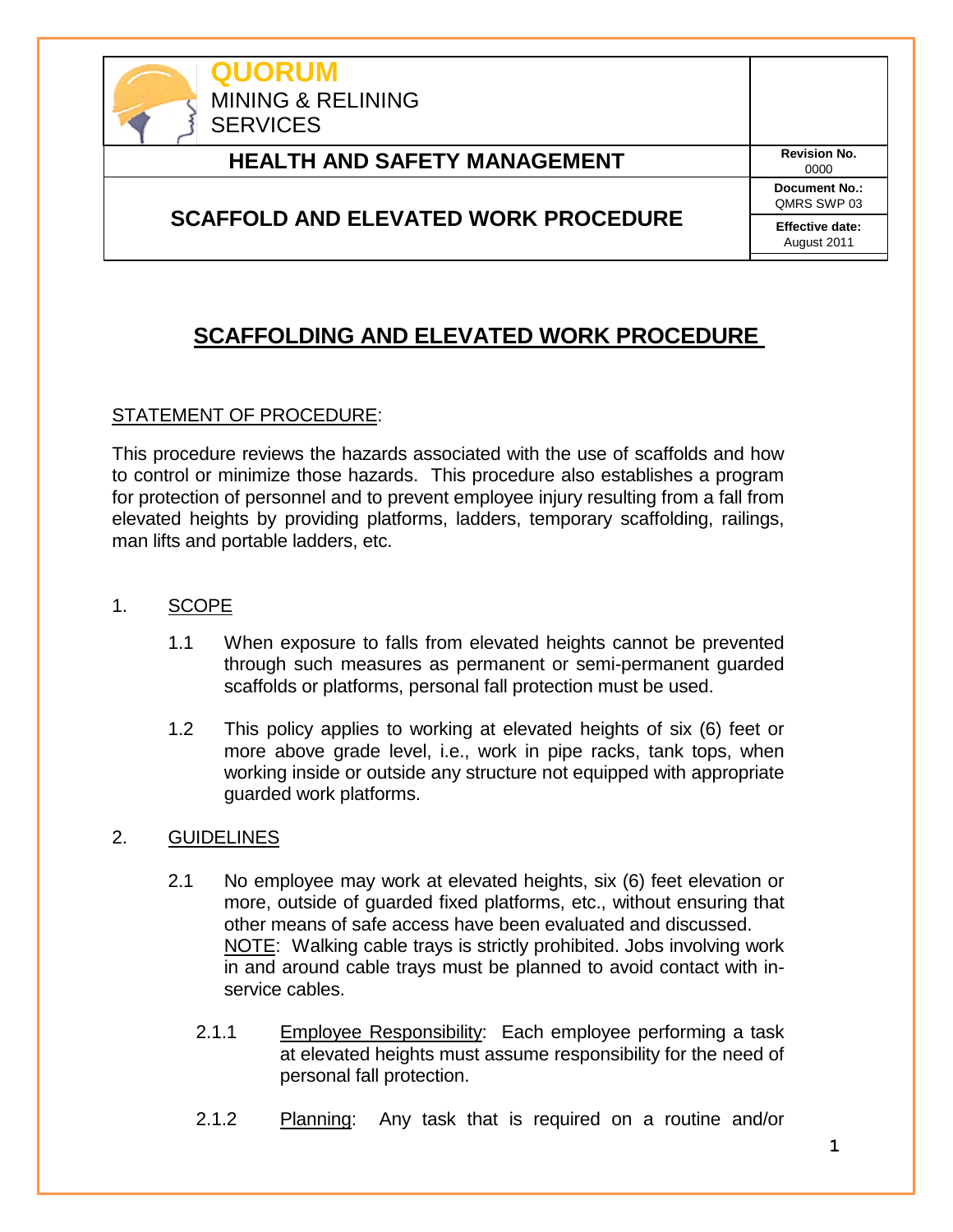

emergency basis should have safe access provided, such as permanent platforms, man lifts, etc.

2.1.3 NOTE: It is your responsibility to report and/or discuss any elevated task requiring work outside an approved platform with your supervisor to evaluate the need for proper personal protection.

#### 3. PROCEDURE

#### 3.1 PROPER USE OF SCAFFOLDS

- A. Tag Inspections
	- a. Insure the scaffold has been inspected before each shift by a competent person.
		- i. OSHA defines competent person as one who is capable of identifying existing and predictable hazards in surroundings or working conditions which are hazardous, unsanitary, or dangerous to employees and who has authorization to take prompt corrective measures to eliminate them.
	- b. Scaffold tag should indicate inspection time and date.
	- c. Scaffold tags:
		- i. Green Tags indicates that the scaffold meets all OSHA requirements for scaffolds. Although a harness must be worn on a green tag scaffold, tie off is not required while inside the scaffold handrails.
		- ii. Yellow Tags indicates that the scaffold has an identified hazard. All yellow tagged scaffolds 6 foot or higher require tie off while physically on the scaffold. Continuous tie off is required when working on this scaffold.
		- iii. Red Tags indicates that the scaffold has a substandard condition that makes it unsafe to use. No one except qualified personnel is allowed onto the scaffold in question.
- B. Scaffold use
	- a. Ladder should be in good repair and secured to the scaffold
	- b. Rungs should be free of mud or other material.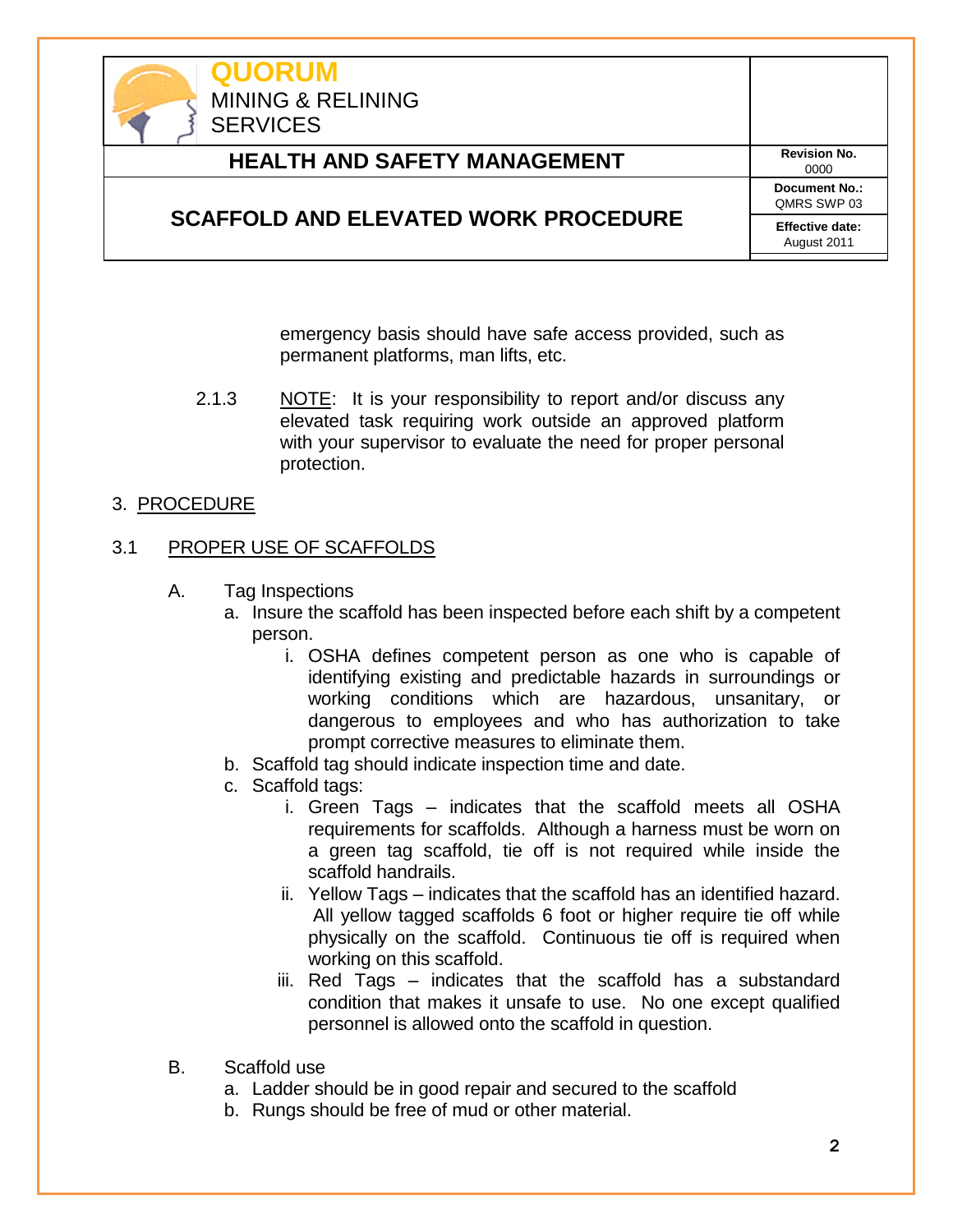

- c. Do not work on scaffolds during storms or high winds.
- d. Clean up all spills as soon as possible after they occur.
- e. Use a tag line to hoist materials onto scaffolds.
- f. Do not overload scaffolds past their designed weight tolerance.
- C. Electrical Hazards
	- a. Maintain clearance from power lines. Ten feet clearance for lines up to 50 kv. For line over 50 kv, the equation is 10 feet plus 4 inches for each kv over 50 kv.
- D. Falling Objects
	- a. When scaffolds are used in area which employees could be walking or working below:
		- i. Mesh should be installed on the scaffold that would prevent material or tools from falling below, or:
		- ii. Barricades should be erected to keep employees out of area.
- E. Physical Scaffold Inspection
	- a. Scaffold should have toe boards (4") completely around base of platform.
	- b. Scaffold should have mid-rails (21")
	- c. Scaffold should have handrails (42") capable of withstanding 200 lb force applied within 2 inches of the top edge in an outward or downward direction.
	- d. Do not alter or remove the scaffold except by a trained crew under the supervision of a competent person.
	- e. Covers must be used that are capable of supporting without failure at least twice the weight of any employee who may be on the cover.
	- f. Cover is to be secured to prevent displacement.
- 4. Specifically, but not all inclusive, the following specifications are required for scaffolding.
	- A platform should not be installed on a scaffold without a safe and easy means of access. An access ladder or equivalent safe access must be provided for any platform more than 2 feet above lower levels.
	- Cross braces shall not be used as a means of access.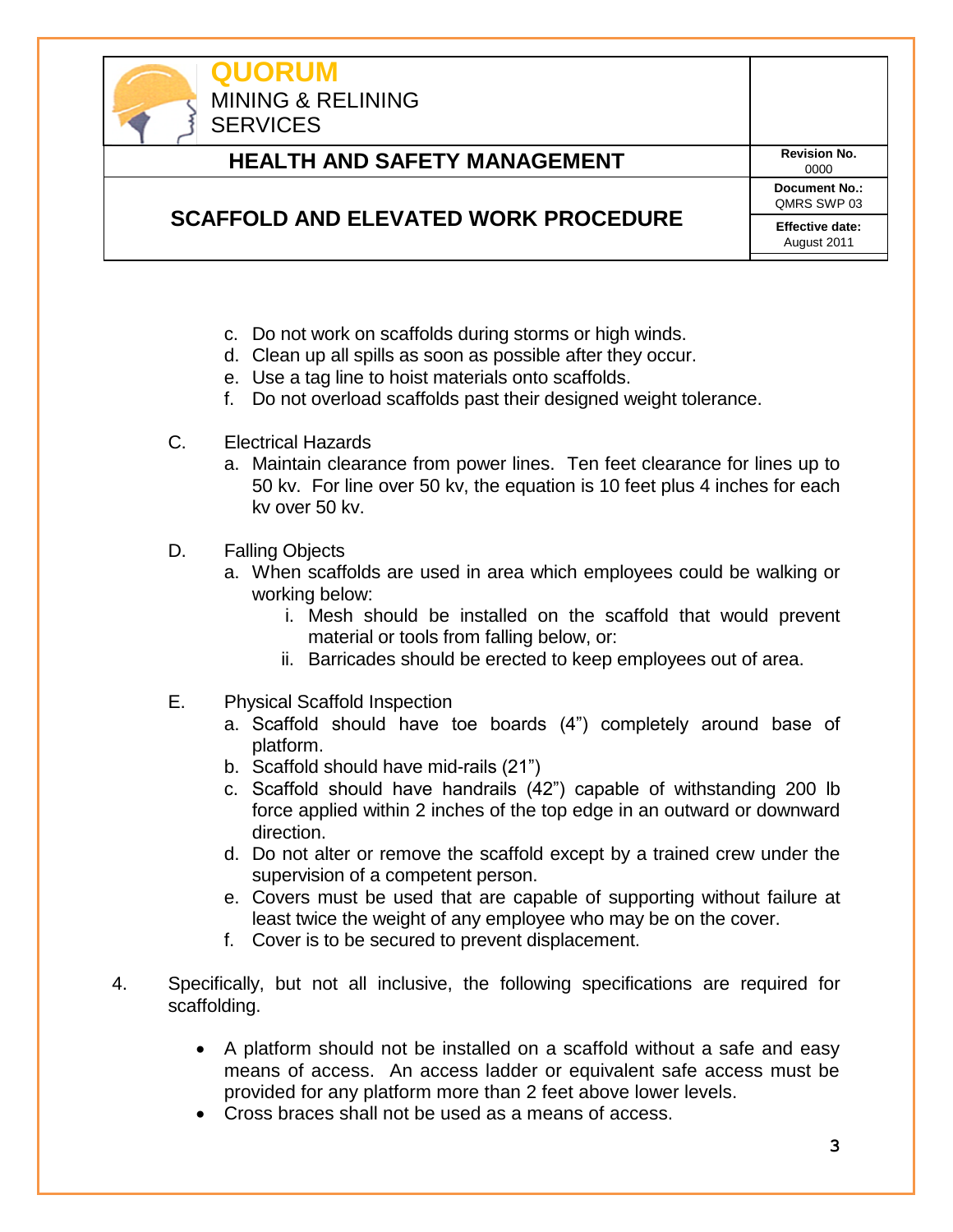

**QUORUM** MINING & RELINING **SERVICES** 

# **HEALTH AND SAFETY MANAGEMENT** Revision No.

0000 **Document No.:** QMRS SWP 03 **Effective date:** August 2011

### **SCAFFOLD AND ELEVATED WORK PROCEDURE**

- Swing gates are required.
- If higher than 30' attachable ladders made specifically for scaffolding must have a rest platform installed. Also there needs to be a break in the ladder and restarted at the rest platform.
- A ladder with an unbroken height of 25' requires a yo-yo (retractable fall protection) to be installed.
- Two or more ladders or some additional means of egress must be provided for:
	- o Platforms longer than 30 feet.
	- o More than 25 people using the scaffold for access to the structure.
	- o Large objects or equipment separating workers from the ladder.
	- o Anticipated continuous flow of traffic.
- 5. While performing tasks at unprotected heights six (6) feet or more above grade level the following safe access methods should be used:
	- 5.1 Temporary scaffolding.
	- 5.2 Man lifts (manual work platforms, JLG lifts)
	- 5.3 Platform ladders.
	- 5.4 Ladders (step, extension). Note ladders must be properly set up and secured and tie-off is required to work from a ladder at or above the six (6) foot level.
- 6. DEVIATIONS
	- 6.1 To perform tasks at elevated heights that cannot be accessed utilizing the methods covered above, approval must be obtained from Supervisor.

#### 7. TIE OFF REQUIREMENTS

- A. Employee is to be Tied-off to an acceptable anchor point whenever the working surface requires the employee to be: 6 feet or higher. The exception to this is when working within "Green Tagged" Scaffold(s), Permanent Platform(s, and Level Roof Tops.
- B. If work activities require an employee's presence outside of handrails and/or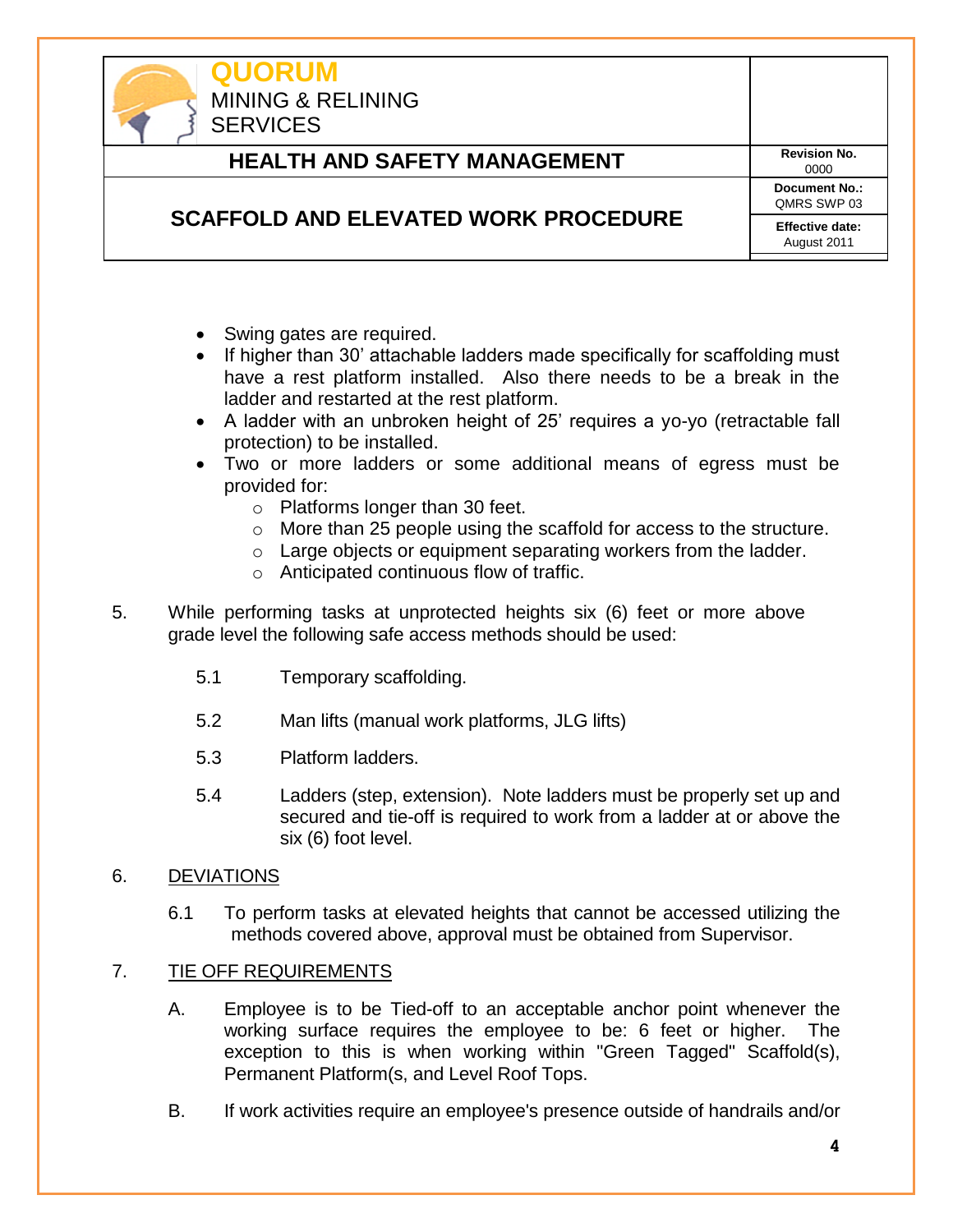| <b>QUORUM</b><br><b>MINING &amp; RELINING</b><br><b>SERVICES</b> |                                       |
|------------------------------------------------------------------|---------------------------------------|
| <b>HEALTH AND SAFETY MANAGEMENT</b>                              | <b>Revision No.</b><br>0000           |
|                                                                  | Document No.:<br>QMRS SWP 03          |
| <b>SCAFFOLD AND ELEVATED WORK PROCEDURE</b>                      | <b>Effective date:</b><br>August 2011 |

guardrails, employee is to be tied-off.

- **C.** Employee is to be Tied-off to an acceptable anchor point whenever the employee is 6 feet or higher on an unprotected ladder of any type, and the employee is stationary with less than a four (4) point contact.
- D. Tie Off is required while moving on elevated surfaces 6 feet and higher. In order to meet this requirement double lanyard must be utilized. The exception to this is: "Green Tagged" Scaffold(s), Permanent Platform(s), and Level Roof Top(s). Note: Harnesses are required to be properly donned when at any elevation 6 ft. or higher except when it is a fully protected permanent platform. This means that harnesses are required for all scaffolding 6 ft. or higher, ladders 6 ft. or above, man lifts etc.
- E. Scaffolds with a fall potential of less than 6 feet do not require the "user" to "don" a safety harness unless circumstances deem it necessary.
- F. When working within 4 feet of a roof edge, tie off is required. This requires an employee to wear a harness while ascending a roof ladder. Tie off is not required while walking from the ladder to the employee's work area as long as the employee's work area is not within the 4 foot of the roof's edge.

#### 8

### . PERSONAL PROTECTION EQUIPMENT:

- A. Harness Approved harness must be used at all times when required. (Note: Waist belts are not acceptable.)
- B. Lanyard(s) Approved 6 foot lanyard with "shock absorption" feature.

"TIE-OFF" IS RECOMMENDED BEFORE MOVING BETWEEN A LADDER AND AN ELEVATED SURFACE 6 FEET OR HIGHER! THIS IS BASED ON YOUR ABILITY TO MAINTAIN FIRM THREE POINT CONTACT WHILE TYING OFF.